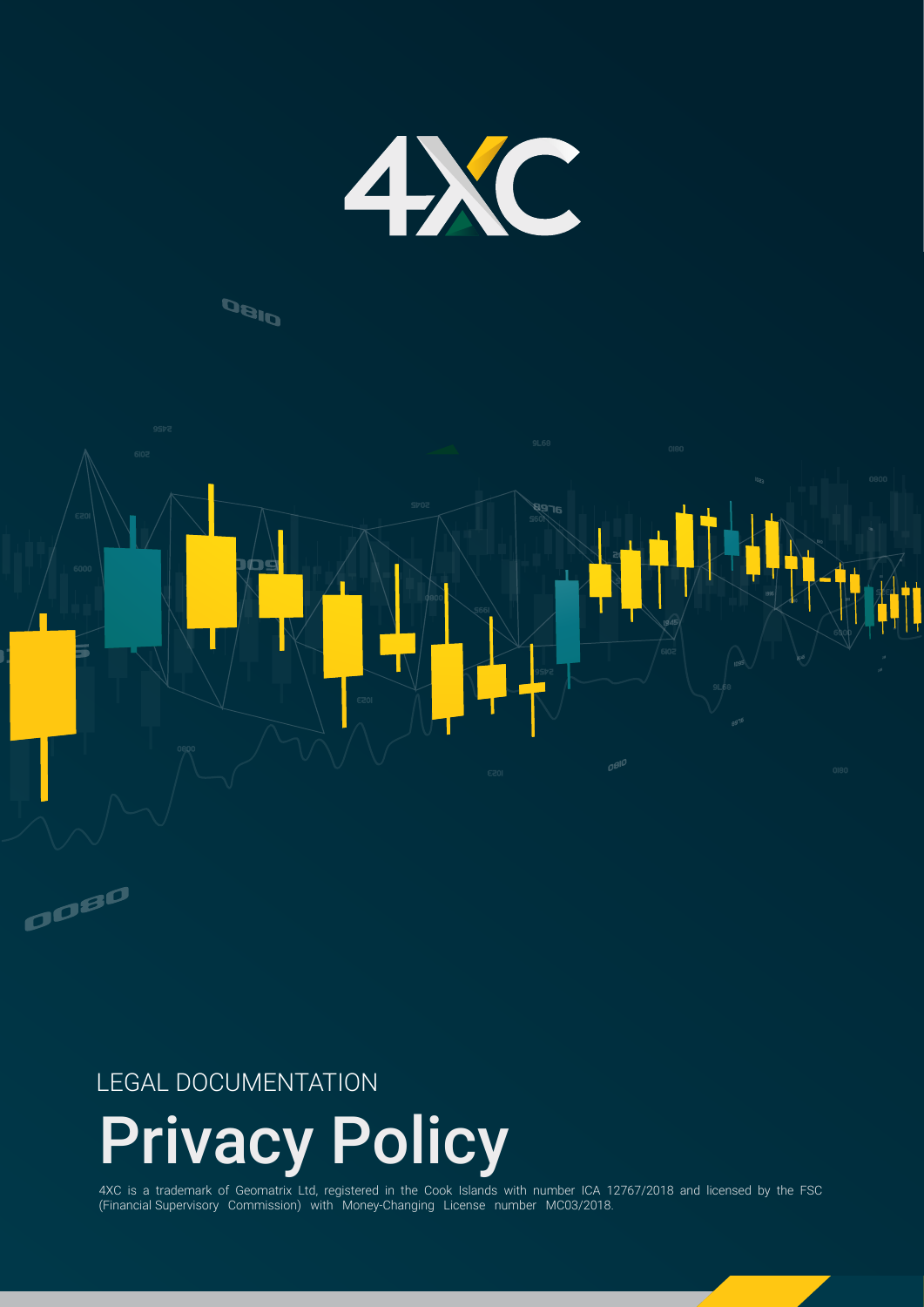#### **Contents**

- 1. OUR COMMITMENT TO YOU
- 2. COLLECTION OF INFORMATION
- 3. USE OF THE INFORMATION
- 4. CONTACTING YOU
- 5. DISCLOSURE OF INFORMATION
- 6. SAFEGUARD MEASURES
- 7. CHANGE OF INFORMATION
- 8. RIGHT OF ACCESS
- 9. QUESTIONS
- 10. GENERAL USER DATA
- 11. UPDATE OF THIS POLICY

PRIVACY POLICY

1. Our Commitment to You

We understand the importance of maintaining the confidentiality and privacy of Your Information. By entrusting us with your information, we would like to assure you of our commitment to keep such information private. We have taken measurable steps to protect the confidentiality, security and integrity of Your Information.

2. Collection of Information

If you decide to cooperate with us and hence become our Client, there is certain information that we will require from you in order to do so.

We may collect Your Information directly from you or from other persons including, for example, credit reference agencies, fraud prevention agencies, banks, other financial institutions, third authentication service providers and the providers of public registers. This information includes but is not limited to personal details such as name, address, date of birth, contact details, payment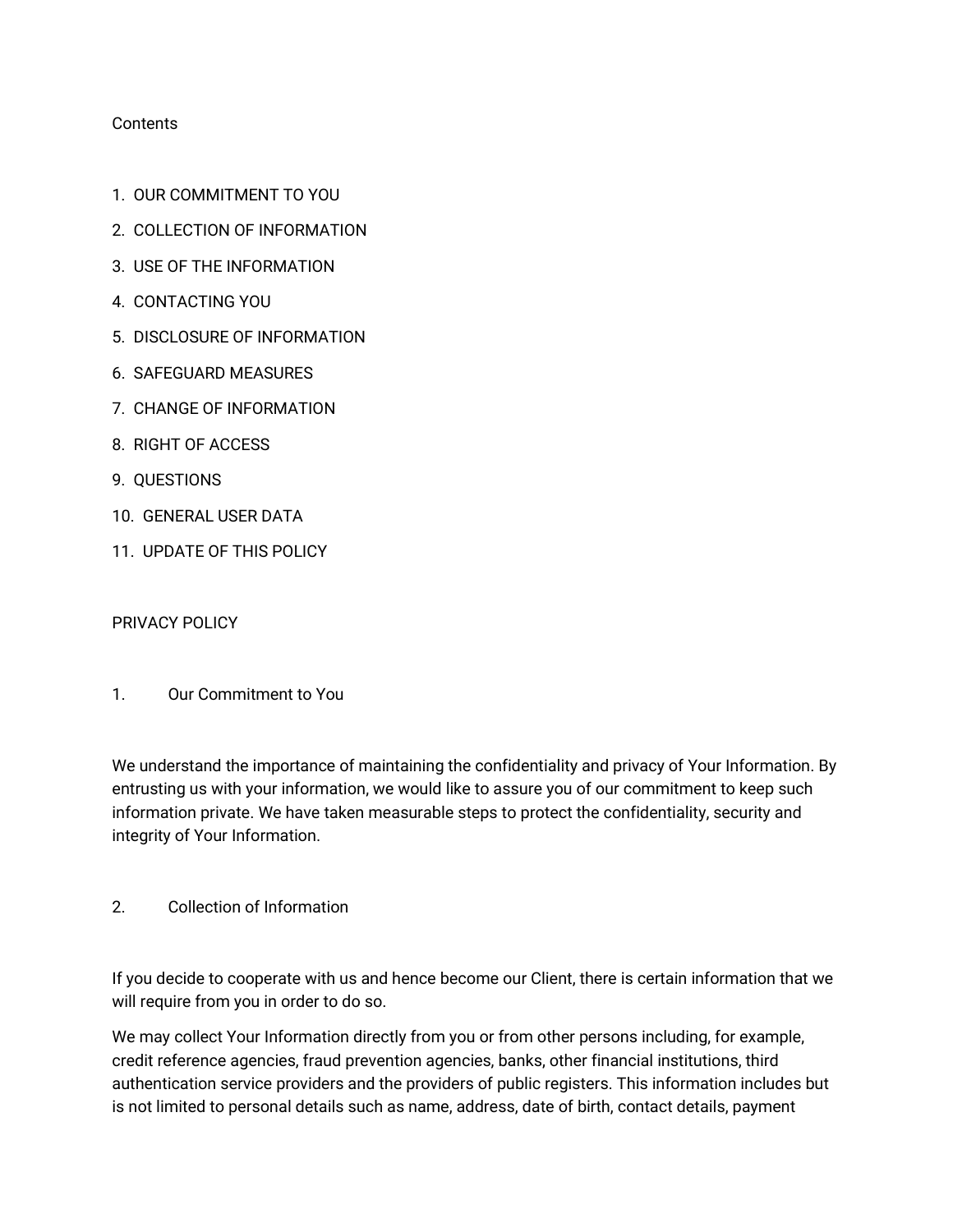details, including credit card, debit card and bank account details, and other necessary financial information.

We may also collect Your Information in regard to your use of our website(s), such as pages visited, frequency, duration of visit and trading activities.

From time to time we may also request further information to help us improve our Service to you (if you are our Client) or our activities (if you are our Provider for Trading Data) under our relevant Agreement, as the case may be, or comply with Applicable Regulations.

#### 3. Use of the Information

We will use, store, process and handle Your Personal Information (in case you are a natural person) in connection with the furthering of the Agreement between us, in accordance to the Processing of Personal Data (Protection of the Individual) Law of 2001, as amended or replaced from time to time.

Your Information (not in the public domain or already possessed by us without a duty of confidentiality) which we hold is to be treated by us as confidential and will not be used for any purpose other than in connection with the provision, administration and improvement of our Services to you or the furthering of our Agreement between us, establishing and managing your account or a relationship between us, reviewing your ongoing needs, enhancing customer service and products, giving your ongoing information or opportunities that we believe may be relevant to you, improving our relationship, anti-money laundering and due diligence checks, for research and statistical purposes and for marketing purposes (according to the Agreement between us), as applicable.

By entering an Agreement with us (to become our Client), you will be consenting to the transmittal of Your Personal Information outside the European Economic Area, according to the provisions of Processing of Personal Data (Protection of the Individual) Law of 2001.

#### 4. Contacting You

We may, for the purpose of administering the terms of our Agreement between us, from time to time, make direct contact with you by telephone, fax, email, or post.

If you agree, we or any of our Affiliates of the Company may make contact with you from time to time, by telephone, fax, email or post for marketing purposes to bring to your attention products or services that may be of interest to you or to conduct market research.

#### 5. Disclosure of Information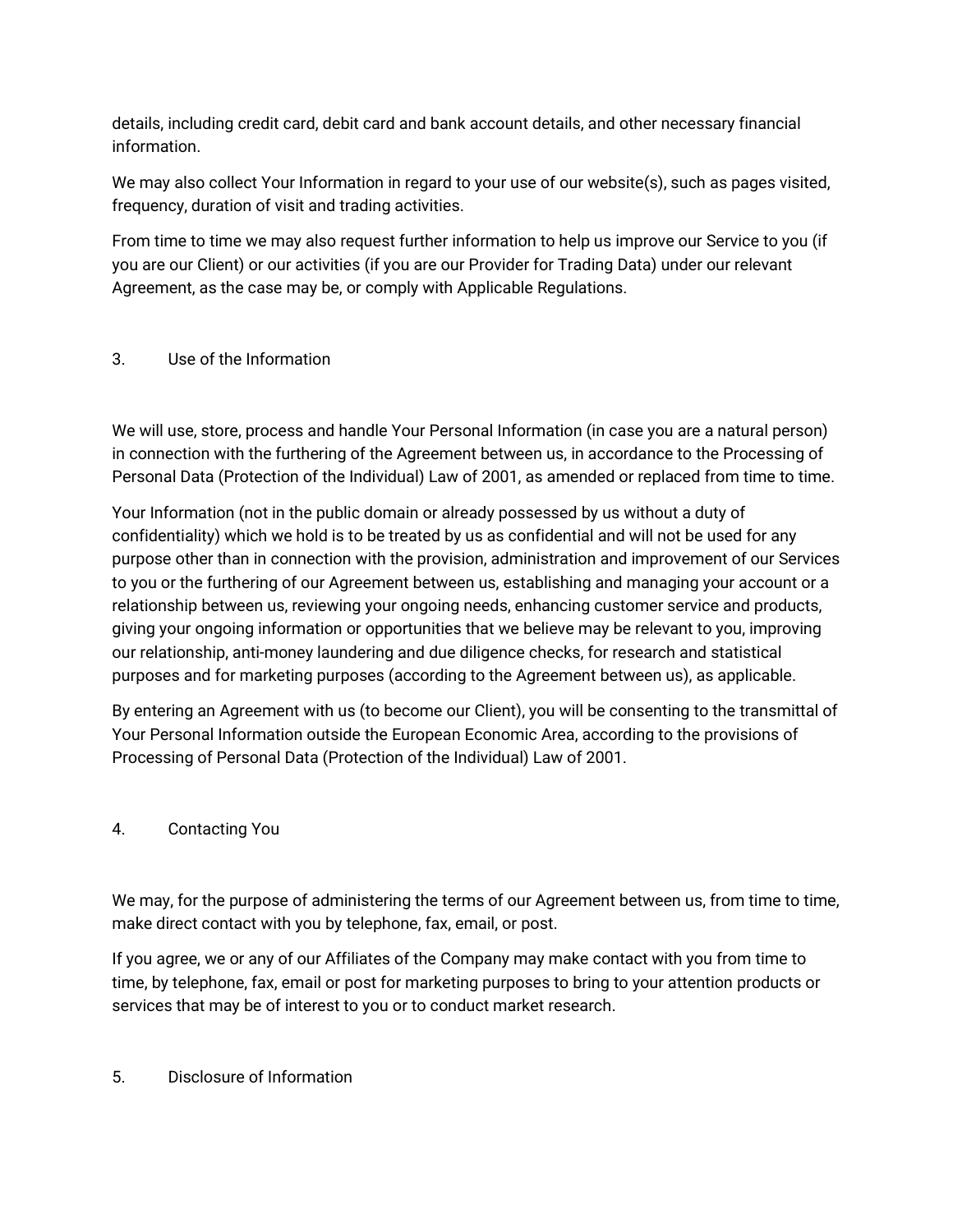Under the Agreement between us, we have the right to disclose Your Information (including recordings and documents of a confidential nature, card details) in certain circumstances.

According to the Agreement between us, Your Information may be disclosed:

(a) where required by law or a court order by a competent Court;

(b) where requested by any regulatory authority having control or jurisdiction over us or you or our associates or in whose territory we have Clients or Providers, as applicable;

(c) to relevant authorities to investigate or prevent fraud, money laundering or other illegal activity;

(d) to credit reference and fraud prevention agencies, third authentication service providers, banks and other financial institutions for credit checking, fraud prevention, anti-money laundering purposes, identification or due diligence checks of you. To do so they may check the details you supplied against any particulars on any database (public or otherwise) to which they have access. They may also use your details in the future to assist other companies for verification purposes. A record of the search will be retained by us;

(e) to our professional advisors provided that in each case the relevant professional shall be informed about the confidential nature of such information and commit to the confidentiality herein obligations as well;

(f) to other service providers who create, maintain or process databases (whether electronic or not), offer record keeping services, email transmission services, messaging services or similar services which aim to assist us collect, storage, process and use Your Information or get in touch with you or improve the provision of our Services or activities under the Agreement between us;

(g) to data reporting service providers;

(h) to other service providers for statistical purposes in order to improve our marketing, in such a case, the data will be provided in an aggregate form;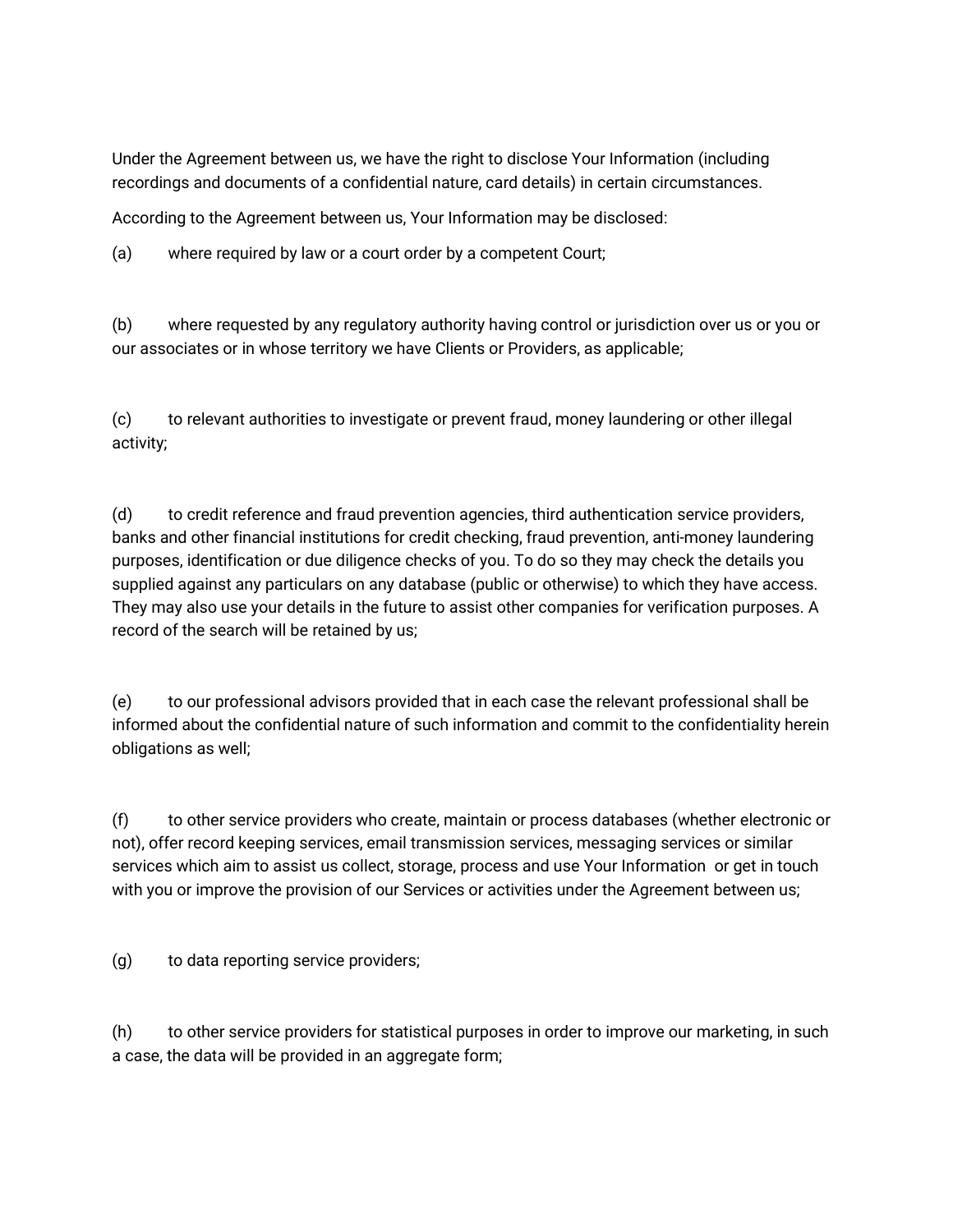(i) to market research call centers that provide telephone or email surveys with the purpose to improve our Services or activities, but only contact details;

(j) where necessary in order for us to defend or exercise our legal rights to any court or tribunal or arbitrator or Ombudsman or governmental authority, as the case may be;

(k) at your request or with your consent;

- (l) to our Affiliates;
- (m) to our employees so as to exercise their duties to further the Agreement between us,
- 6. Safeguard Measures

Your Information is stored on secure servers.

We limit access of Your Information only to those employees or partners that need to know the information in order to enable the carrying out of the Agreement between us.

We have procedures in place regarding how to safeguard and use Your Information, for example by requesting our Affiliates and employees to maintain the confidentiality of Your Information. We will not keep Your Information for any longer than is required. In many cases, information must be kept for considerable periods of time. Retention periods will be determined taking into account the type of information that is collected and the purpose for which it is collected, bearing in mind the requirements applicable to the situation and the need to destroy outdated, unused information at the earliest reasonable time. Under Applicable Regulations, we will keep records containing Client personal data, trading account information, personal documents, communications and anything else which relates to the Client for at least five years after termination of the Agreement between us. In any event, we will keep Your Information for the duration of applicable Limitation of Actions Laws as a minimum.

While we will use all reasonable efforts to safeguard Your Information, you acknowledge that the use of the internet is not entirely secure and for this reason we cannot guarantee the security or integrity of any personal data transferred from you, or to you via the internet.

7. Change of Information